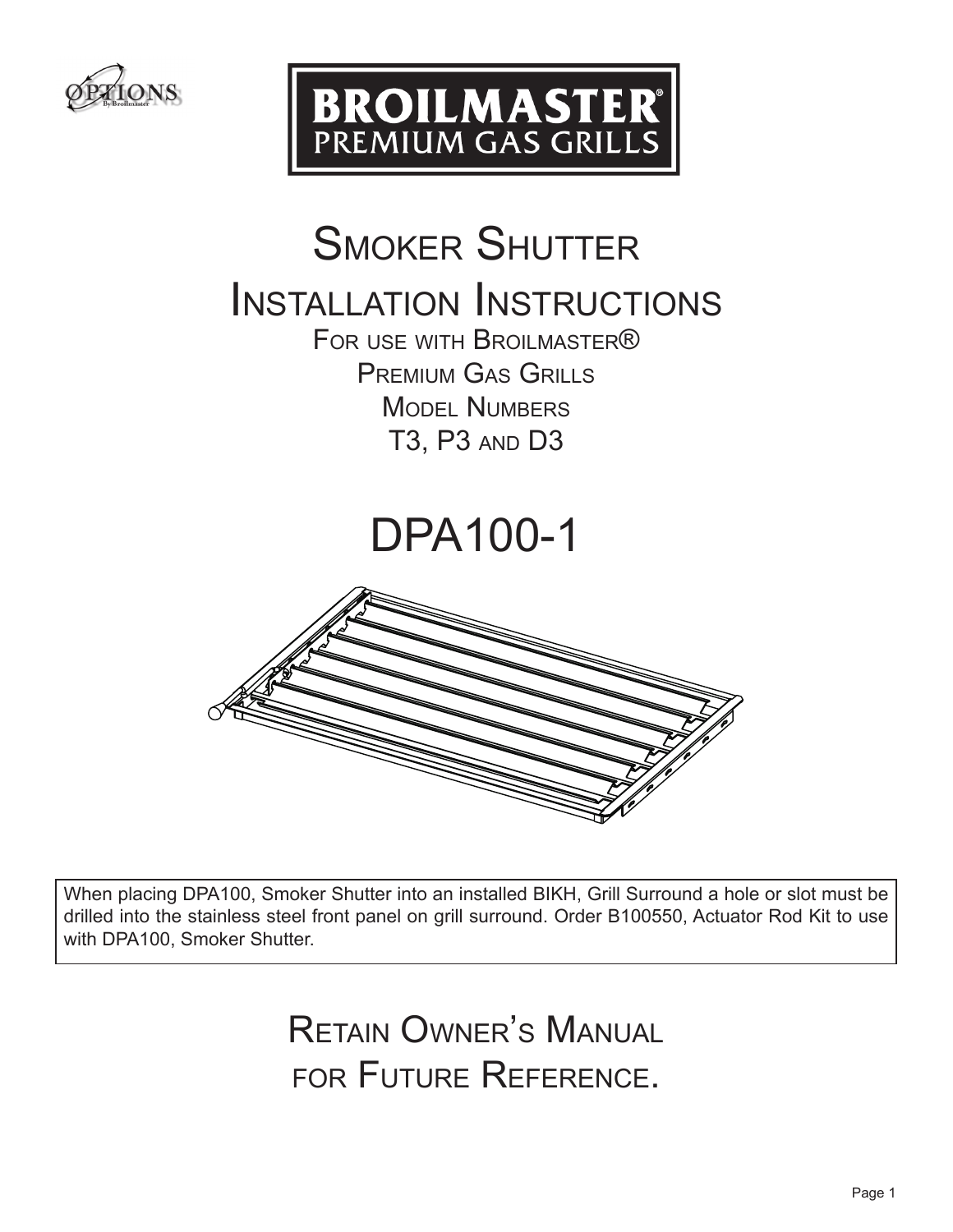Attention: You must wear gloves while grasping frame on smoker shutter or handling smoker shutters.

If your Broilmaster is installed in the BIKH, grill surround, proceed to Step 1.

If your Broilmaster is not installed in a BIKH, grill surround, proceed to Step 4.

- 1. Remove front panel from grill surround
- 2. Place front panel face-up on a non-abrasive surface. When facing the front panel, drill either a 7/8" diameter hole or 5/16" slot into upper, left corner of front panel. Refer to Figure 1 for hole location or Figure 2 for slot location.
- 3. Insert bushing into 7/8 " diameter hole in front panel.





 $1/2$ 

17/32

5/16" DIA

- 4. Remove retract-a-rack from grill body bottom.
- 5. If applicable, remove cooking grids from grill body bottom.
- 6. If applicable, push lid stop into notch on grill body bottom.
- 7. Drill 1/8" pilot hole through grill body bottom. Refer to Figure 3 for hole location. Enlarge 1/8" pilot hole with a 5/16" drill bit for final hole size.



#### **Figure 3**

- 8. If applicable, replace front panel onto grill surround.
- 9. Remove knob from 7-1/2" actuator rod provided with DPA100.

 Attention: Use 7-1/2" actuator rod for standard smoker shutter installation. Use 9" actuator rod when smoker shutter is installed into a BIKH, Grill Surround.

10. Insert hook on either 7-1/2" or 9" actuator rod into 9/32" hole in shutter linkage on left side of smoker shutter. The hook is inserted from the outside to the inside on linkage bar of smoker shutter. Refer to Figure 4.



**Figure 2**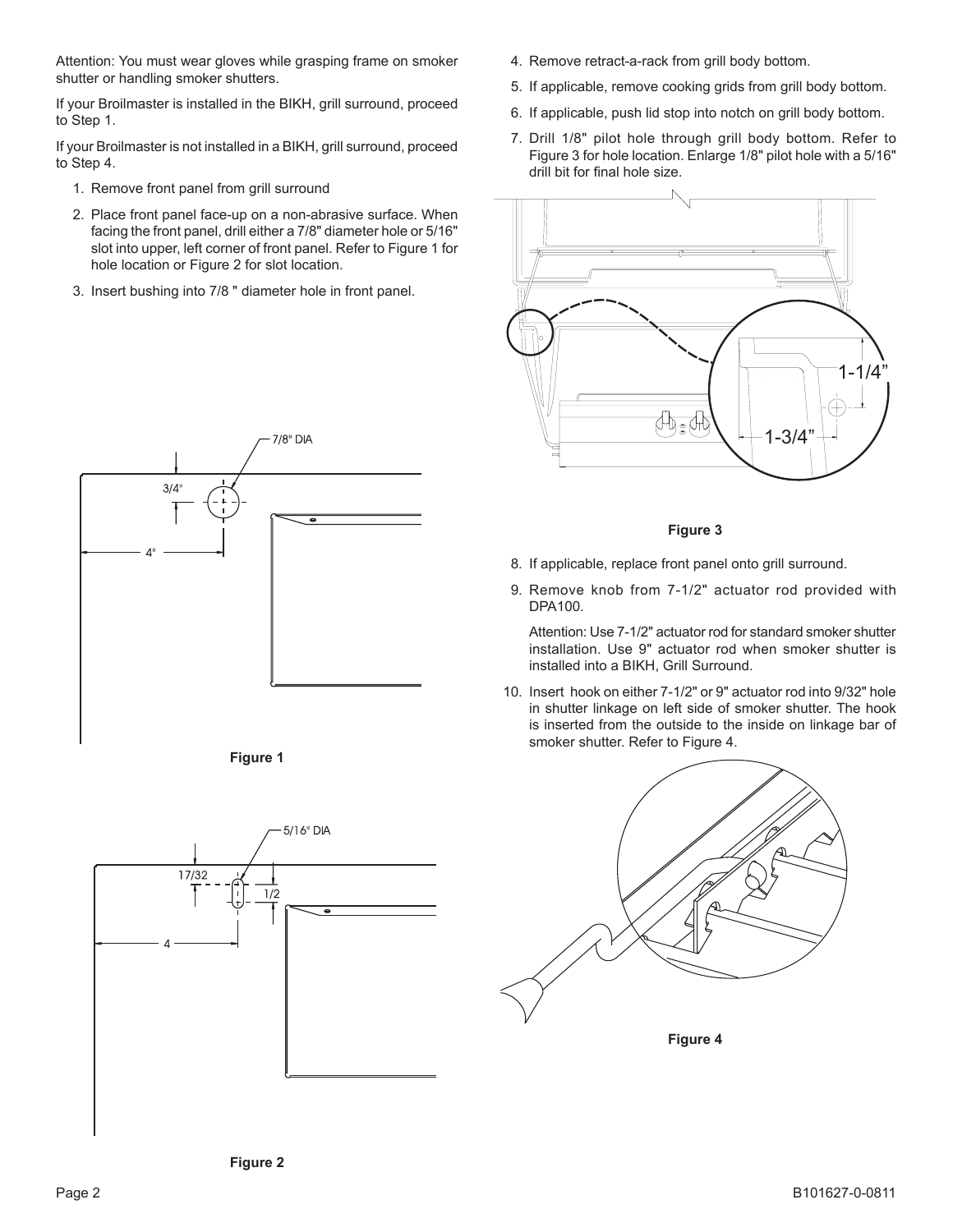11. Grasp center of one shutter with your right hand, Grasp actuator rod with your left hand. Pivot smoker shutter assembly into grill body bottom as you insert actuator rod through 5/16" hole that you drilled. Refer to Figure 5. The 9" actuator rod will also be inserted through front panel on the grill surround.



**Figure 5**

- 12. Place frame of smoker shutter onto rear, bottom lip of grill body bottom.
- 13. Thread knob onto either 7-1/2" or 9" actuator rod.
- 14. Installation of smoker shutter is completed. Refer to Figure 6.

Attention: Before grilling for the first time, turn grill on high for approximately 15 minutes to burn off any oil from the smoker shutter.



**Figure 6**

#### **DPA100-1 Parts List**

| <b>Part Name</b>         | Quantity | <b>Part Number</b> |
|--------------------------|----------|--------------------|
| Shutter                  |          | B100403            |
| Shutter Frame (Assembly) |          | B100844            |
| Shutter Linkage          |          | B100406            |
| Acutator Rod 7 1/2"      |          | B100408            |
| Knob                     |          | B100098            |

#### **B100550 Actuator Rod Kit Parts List**

| I Actuator Rod 9" | B100550 |
|-------------------|---------|
| Bushing           | R-1404  |